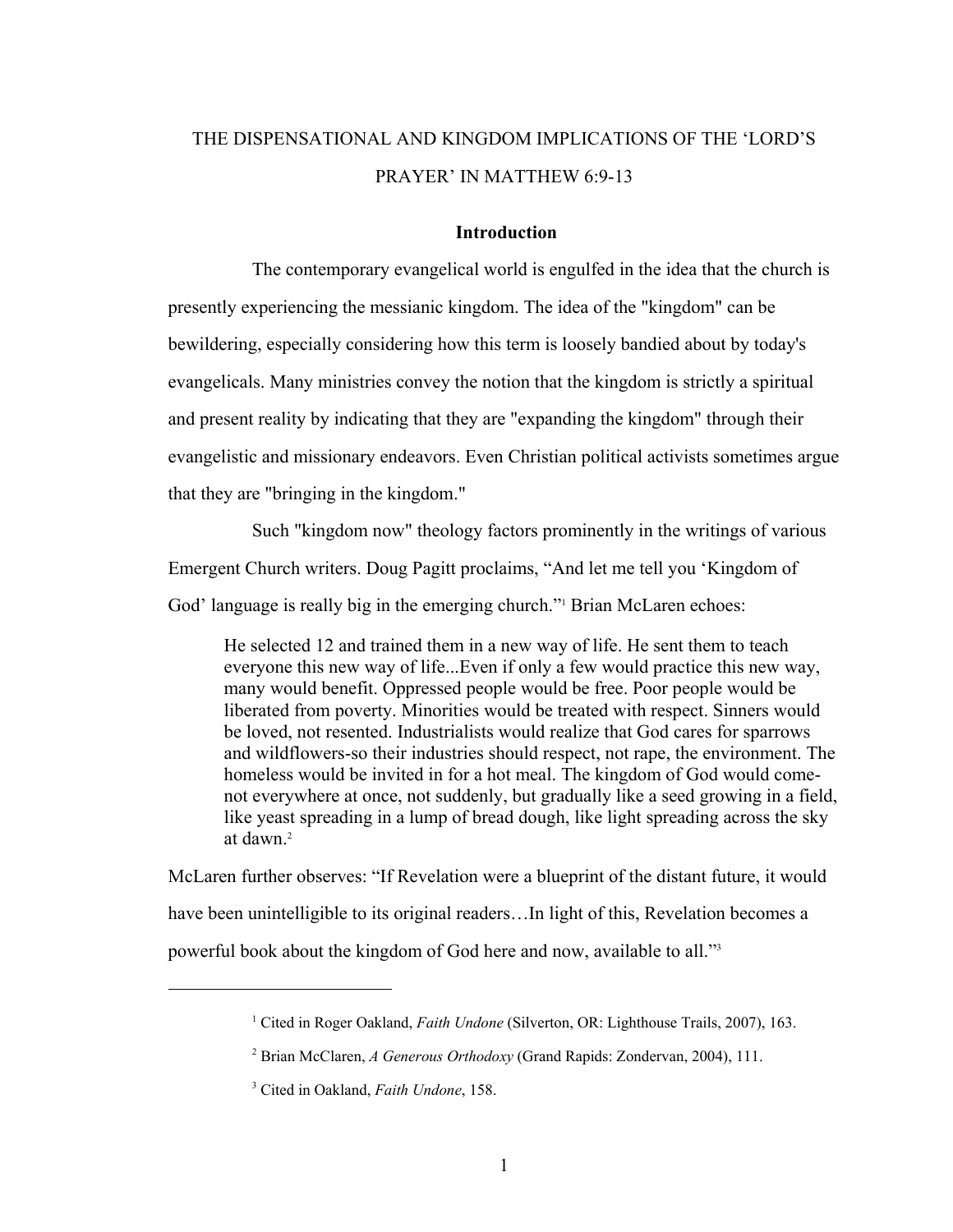Mega-church pastor and bestselling author Rick Warren epitomizes the "kingdom now" vocabulary and mentality that is so prevalent in the modern evangelical church, when he says:

I stand before you confidently right now and say to you that God is going to use you to change the world...I'm looking at a stadium full of people right now who are telling God they will do *whatever it takes to establish God's Kingdom "on earth as it is in heaven*." What will happen if the followers of Jesus say to Him, "We are yours?" What kind of spiritual awakening will occur? (italics added).<sup>4</sup>

Note also the words of Russell Moore, President of the Ethics and Religious Liberties Commission of the Southern Baptist Convention: "The locus of the kingdom of God in this age is within the church, where Jesus rules as king. As we live our lives together, we see the transforming power of the gospel and the in breaking of the future kingdom."5 Many other evangelicals also believe that Christ inaugurated the kingdom in spiritual form during His First Advent.<sup>6</sup> One way of showing the implausibility of this proposition is by exploring the true meaning of the so called "Lord's Prayer" found in Matthew 6:9- 13.

## **Matthew's Argument**

## *Matthew's Jewish-Christian Audience*

Understanding Matthew's overall argument helps elucidate the meaning of Matthew 6:9-13. Although no specific target audience is mentioned, various clues make it apparent that Matthew had a believing Jewish audience in mind.7 The Jewish nature of the book is apparent by noting several factors. First, the book contains a disproportionate

<sup>4</sup> Warren cited in Roger Oakland, *Faith Undone*, 153.

 $<sup>5</sup>$  Justin Taylor, "An Interview with Russell Moore," www.thegospelcoalition.org.</sup>

<sup>6</sup> Kenneth L. Gentry, *He Shall Have Dominion* (Tyler: TX: ICE, 1997), 223-26.

<sup>7</sup> Stanley D. Toussaint, *Behold the King: A Study of Matthew* (Portland: Multnomah, 1980; reprint, Grand Rapids, Kregel, 2005), 15-18.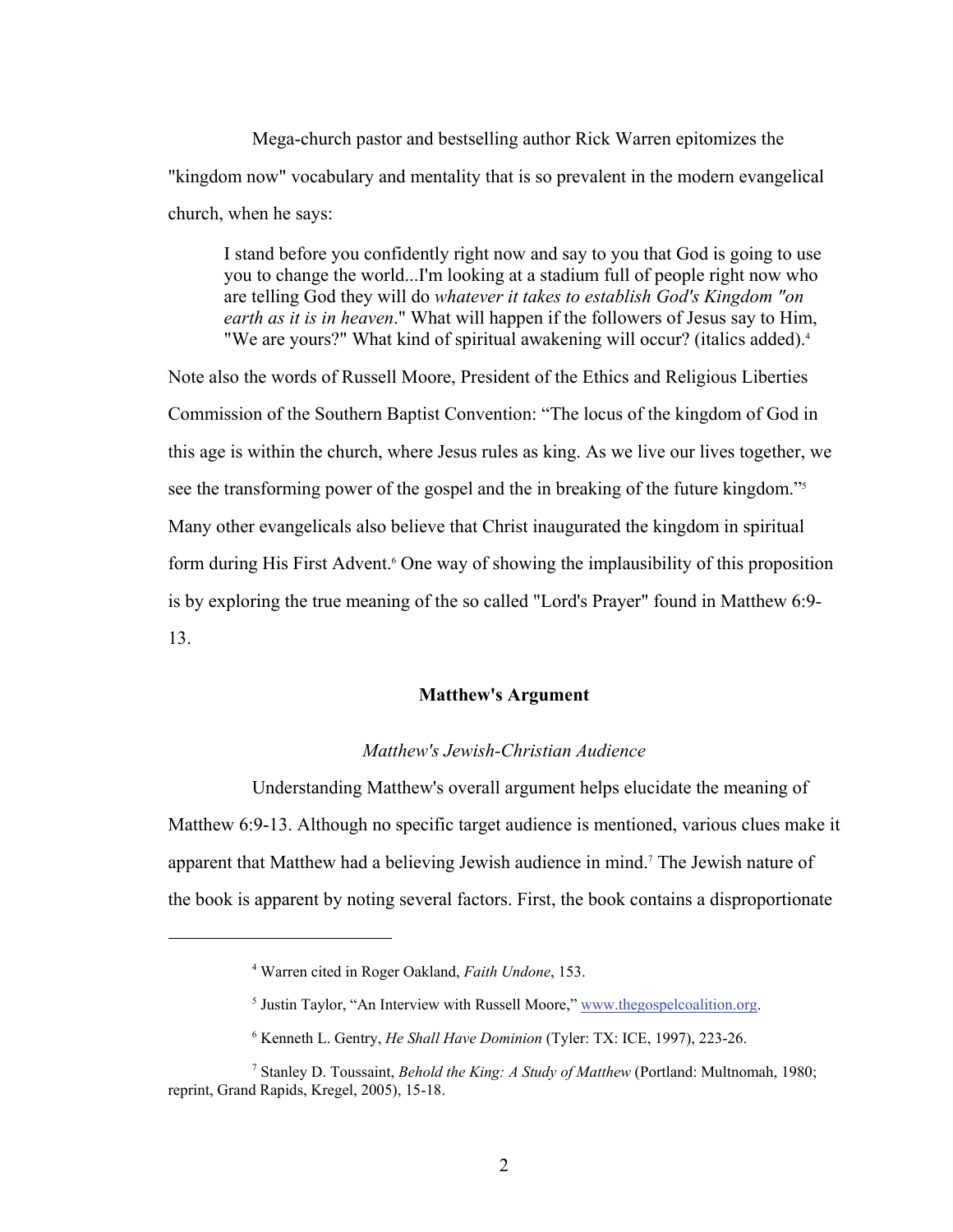number of Old Testament citations and allusions. Of the book's 129 Old Testament references, 53 are direct citations and 76 are allusions. On thirteen occasions, Christ's actions are said to be a fulfillment of the Old Testament. Second, the book follows a fivefold division. The five major sermons of the book are delineated through the repetition of the concluding formula "when He had finished saying these things" (7:28; 11:1; 13:53; 19:1; 26:1). This fivefold structure would have immediately been recognizable to the Jewish mind since Jews had a tendency to categorize items, such as the Book of Psalms and the Pentateuch, according to a fivefold division. Third, although originally written in Greek, the book evidences a Hebraistic style, parallelism, and elaboration.

Fourth, *tote* ("then" or "at that time") reflects a Jewish style. While this term is employed ninety times in Matthew, it is only used six times in Mark, fourteen times in Luke, and ten times in John. Fifth, the vocabulary of the book is distinctly Jewish. The following Jewish terms are found in the book: David, Jerusalem as the Holy City (4:5; 27:53), city of the great king  $(5:35)$ , lost sheep of the house of Israel  $(10:6; 15:24)$ , kingdom of God, and kingdom of heaven.<sup>8</sup> Sixth, the subject matter of the topics covered is distinctly Jewish. Among the topics covered are the Law, ceremonial defilements, Sabbath, kingdom, Jerusalem, temple, Messiah, prophecy, prophets, David, Abram, Moses, scribes, Sadducees, and Pharisees.

Seventh, Matthew's genealogy reveals a Jewish audience. Matthew traces Christ back to David and Abraham rather than back to Adam (Luke 3). Eighth, Matthew places a special focus upon the Apostle Peter. Because Peter was the apostle to the circumcised (Gal 2:7-8), Matthew's focus on Peter harmonizes with the Jewish emphasis

<sup>&</sup>lt;sup>8</sup> Interestingly, "kingdom of heaven" appears thirty one times  $(3:2; 4:17; 5:3, 10, 19, 20; 7:21;$ 8:11; 10:7; 11:11, 12; 13:11, 24, 31, 33, 44, 45, 47, 52; 16:19; 18:1, 3, 4, 23; 19:14, 23; 20:1; 22:2; 23:13; 25:1) and "kingdom of God" (6:33; 12:28; 19:24; 21:31; 21:43) appears only five times. These terms are synonymous (Matt 19:23-24). However, the multiple references to the former and the scant references to the latter also reflect a common Jewish reluctance of mentioning God's name directly.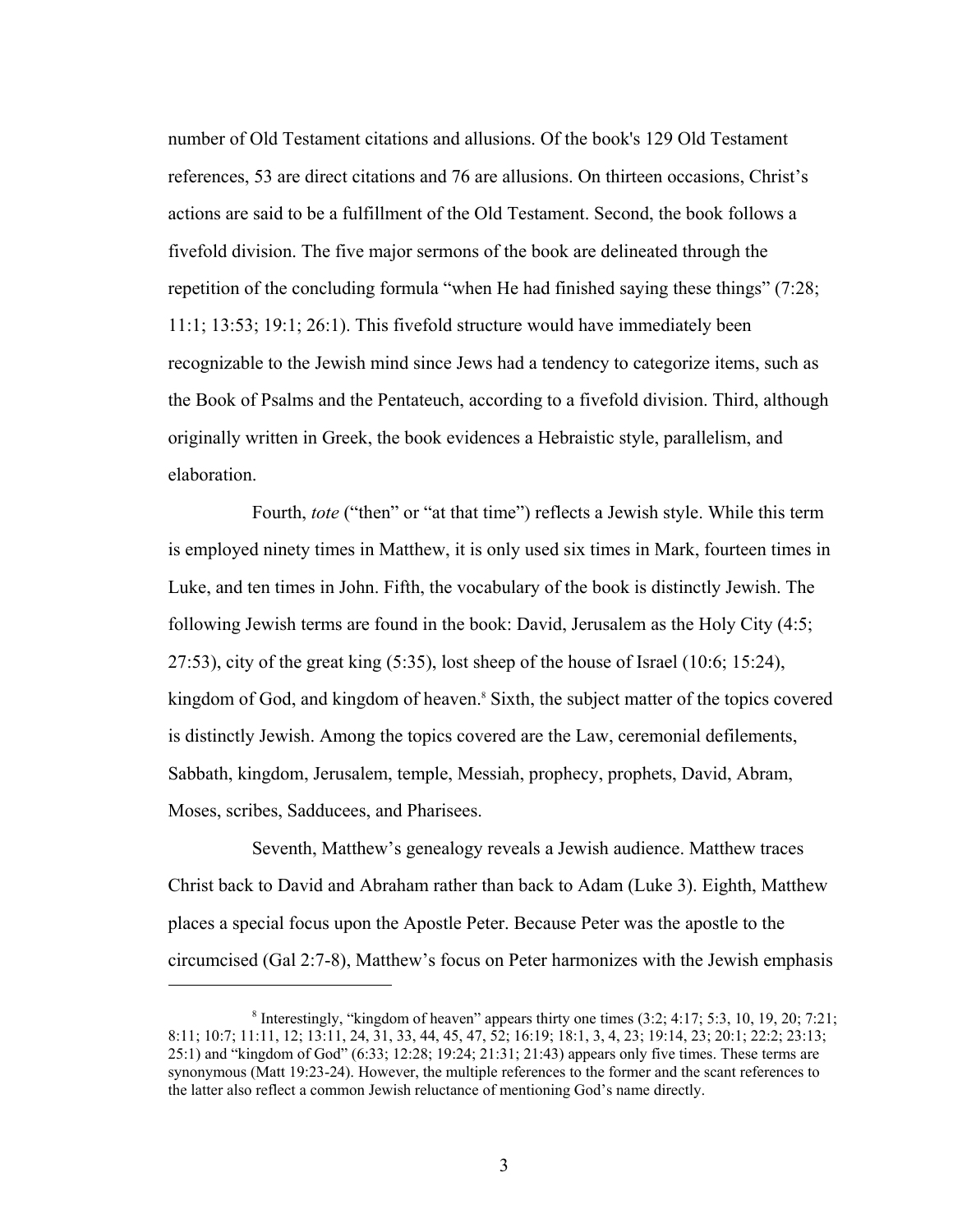of his book. Ninth, unlike the other Gospels that explain Jewish customs to Gentile audiences, Matthew leaves these same Jewish customs unexplained. This is true not only with regard to Jewish rulers (Matt 2:1, 22; 14:1; Luke 2:1-2; 3:1-2) but it is also true with regard to ceremonial cleansing (Matt 15:2; Mark 7:3-4). The customs that Matthew does explain are of Roman rather than Jewish origin (Matt 27:15). Although some of Matthew's writings seem to anticipate at least some kind of Gentile audience by giving the interpretation of some Jewish words (1:23; 27:33, 46), it does seem to be a general rule that Matthew provides fewer interpretations of Jewish customs than any other Gospel writer.

Tenth, various church fathers, such as Irenaeus, Origen, and Eusebius believed that Matthew wrote to a Jewish audience. Not only was Matthew written to a Jewish audience but to a believing audience as well. In other words, Matthew's audience primarily consisted of Jewish Christians. Both Eusebius<sup>9</sup> and Origen<sup>10</sup> indicated that Matthew was written to those within Judaism who came to believe.

## *Matthew's Purpose and Argument*

Matthew wrote in order to accomplish three *purposes*. 11 First, he wrote to convince his Jewish audience that the Christ in whom they had believed was indeed the long-awaited Jewish Messiah. Thus, Matthew shows that Christ was the rightful heir to the Abrahamic and Davidic Covenants. Matthew appeals to a variety of devices to accomplish this purpose such as genealogies, fulfilled prophecy, messianic titles, kingdom teachings, and miracles. Because the Jewish understanding was that the kingdom would be immediately established upon the arrival of the king (Isa 9:6-7; Matt

<sup>9</sup> Eusebius, *Ecclesiastical History*, 3.24.6.

<sup>&</sup>lt;sup>10</sup> Ibid., 6.25.4.

<sup>11</sup> Toussaint, *Behold the King*, 18-20.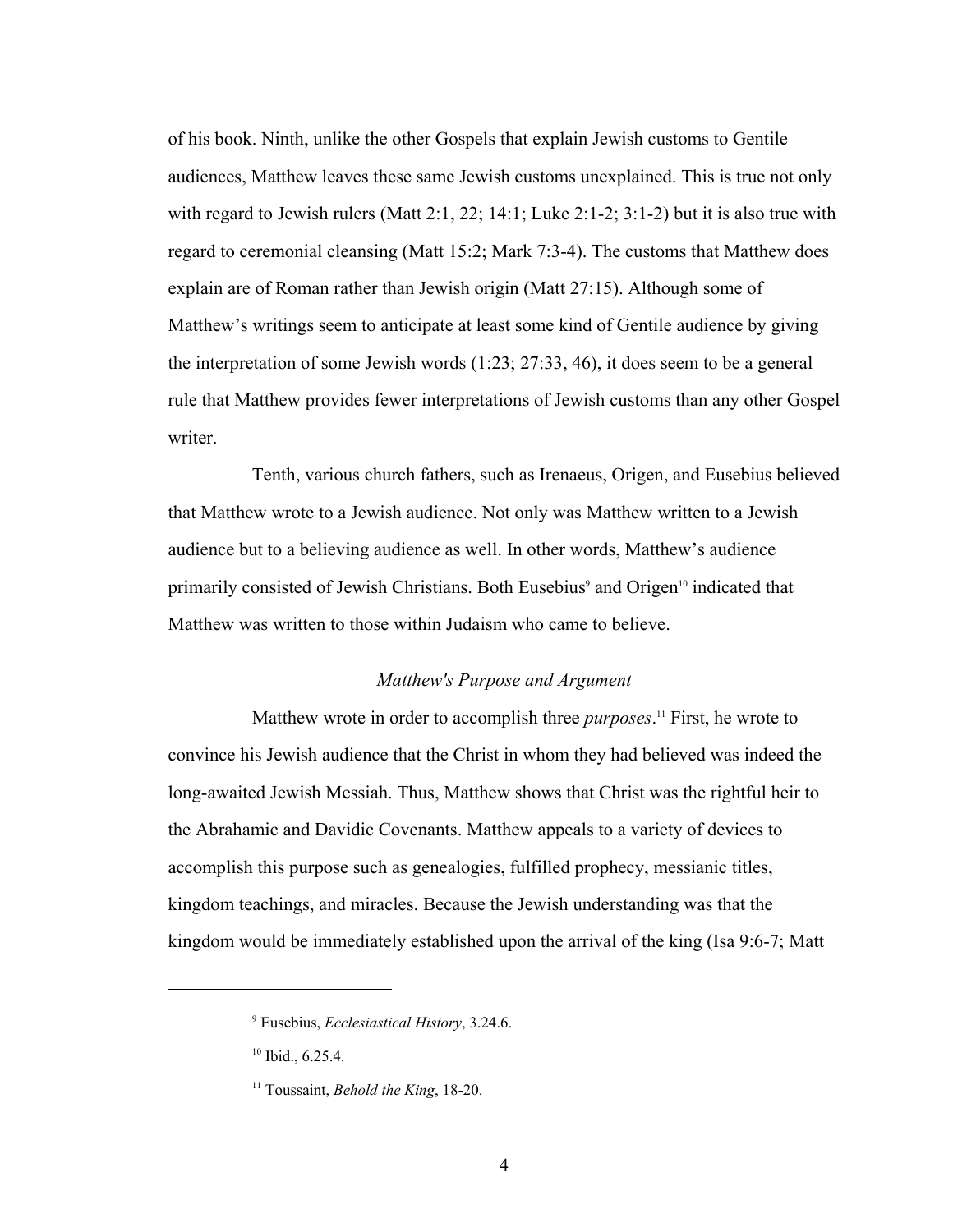20:20-21), the next logical question that a Jew would ask is, "if Christ is indeed the Jewish king then where is His kingdom?"

Thus, Matthew wrote for the second purpose of explaining why the kingdom had been postponed despite the fact that the king had already arrived. In order to accomplish this purpose, Matthew carefully traces the kingdom program. Here Matthew explains the kingdom's offer to the nation (3:2; 4:17; 10:5-7; 15:24), its rejection by the nation (11–12; 21–23; 26–27), the present interim program for those who will inherit the kingdom (sons of the kingdom) due to Israel's rejection of the kingdom (13; 16:18), and the nation's eventual acceptance of the kingdom (23:38-39; 24:14, 31; 25:31). The notion of a past rejection and future acceptance of the kingdom by national Israel would lead to the question, "what is God doing in the present?"

Thus, Matthew wrote for the third purpose of explaining God's interim program. Here, Matthew introduces the interim program that the sons of the kingdom will experience (Matt 13), as well as the advent of the church (Matt 16:18; 18:17; 28:18-20). The Church Age represents God's present earthly program between Israel's past rejection and future acceptance of the King and His kingdom. Since Christ's disciples would play foundational roles in the church (Eph 2:20), Matthew explains how Christ prepared them not only for His death but also for their new role in the Church Age.

At the time of writing, the Gentiles were becoming more prominent in the church. The Jewish believers needed an explanation for this Gentile inclusion. Thus, Matthew explains how God's interim program would thrust the Gentiles into prominence (2:1-12; 8:11-12; 13:38; 15:22-28). In sum, Matthew selectively (John 20:30-31; 21:25) includes material from Christ's life in order to accomplish these purposes. Therefore, the *message* of Matthew is the confirmation to Jewish Christians that Jesus is their predicted king who ushered in an interim program by building the sons of the kingdom into the church in between Israel's past rejection and future acceptance of her King.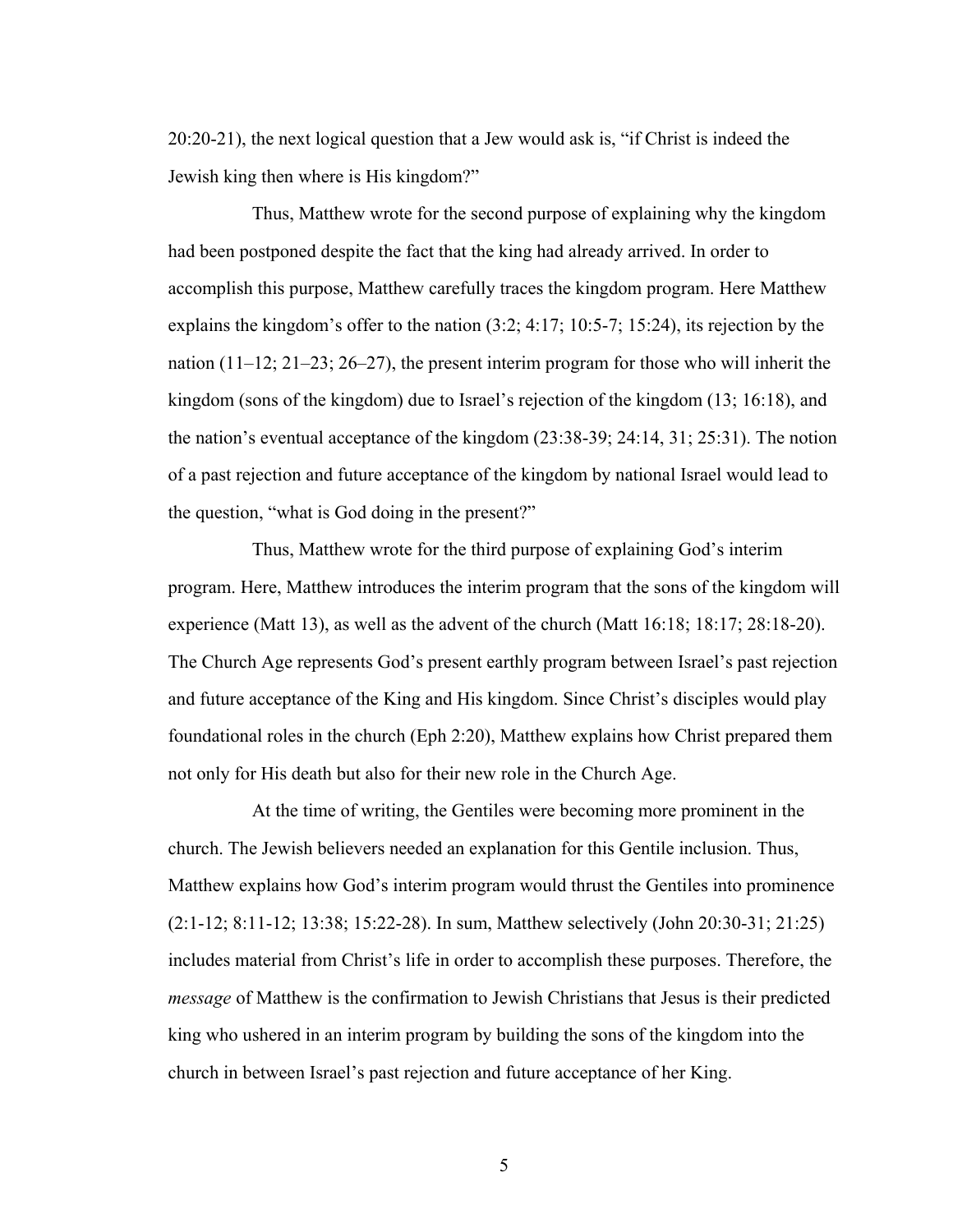In addition to this overarching purpose, Matthew wrote to accomplish three sub-purposes. *First*, Matthew wanted to confirm the Jewish Christians in their faith. He wanted them to understand that the Jesus in whom they had believed was indeed the Jewish king. This was true in spite of the fact that the kingdom had not immediately materialized according to their expectations and instead God's program had taken a new direction. *Second*, Matthew wrote to offer the believing Jews an explanation regarding Gentile inclusion in God's present program. This was an explanation that the believing Jews desperately needed since the church was on the verge of becoming predominately Gentile through the coming three missionary journeys launched from Syrian Antioch. Thus, Matthew wrote his Gospel from this very locale for the purpose of assisting the church through this delicate transition. *Third*, Matthew wanted to encourage the Jewish Christians. Thus, he explained that although Israel had rejected her king, God was going to use this negative act for the positive purpose of including the Gentiles. He was also going to restore the kingdom to Israel in the future.

#### *Matthew's Structure*

A major structural clue in Matthew's Gospel is the repetition of the concluding phrase "when He had finished saying these things" (7:28; 11:1; 13:53; 19:1; 26:1). This formula alerts the reader to the book's five major discourses. Each discourse concludes with this phrase. Thus, the five major discourses include the Sermon on the Mount (5–7), the missionary discourse (10), the kingdom parables (13), the discourse on humility (18), and the Olivet Discourse  $(24-25)$ .<sup>12</sup>

In order to explain to his Jewish-Christian audience how Christ can be the Jewish king and yet at the same time the Jewish kingdom is absent and the Gentiles are prominent in the mystery age, Matthew develops a well-organized argument. First, he

 $12$  Ibid., 24-25.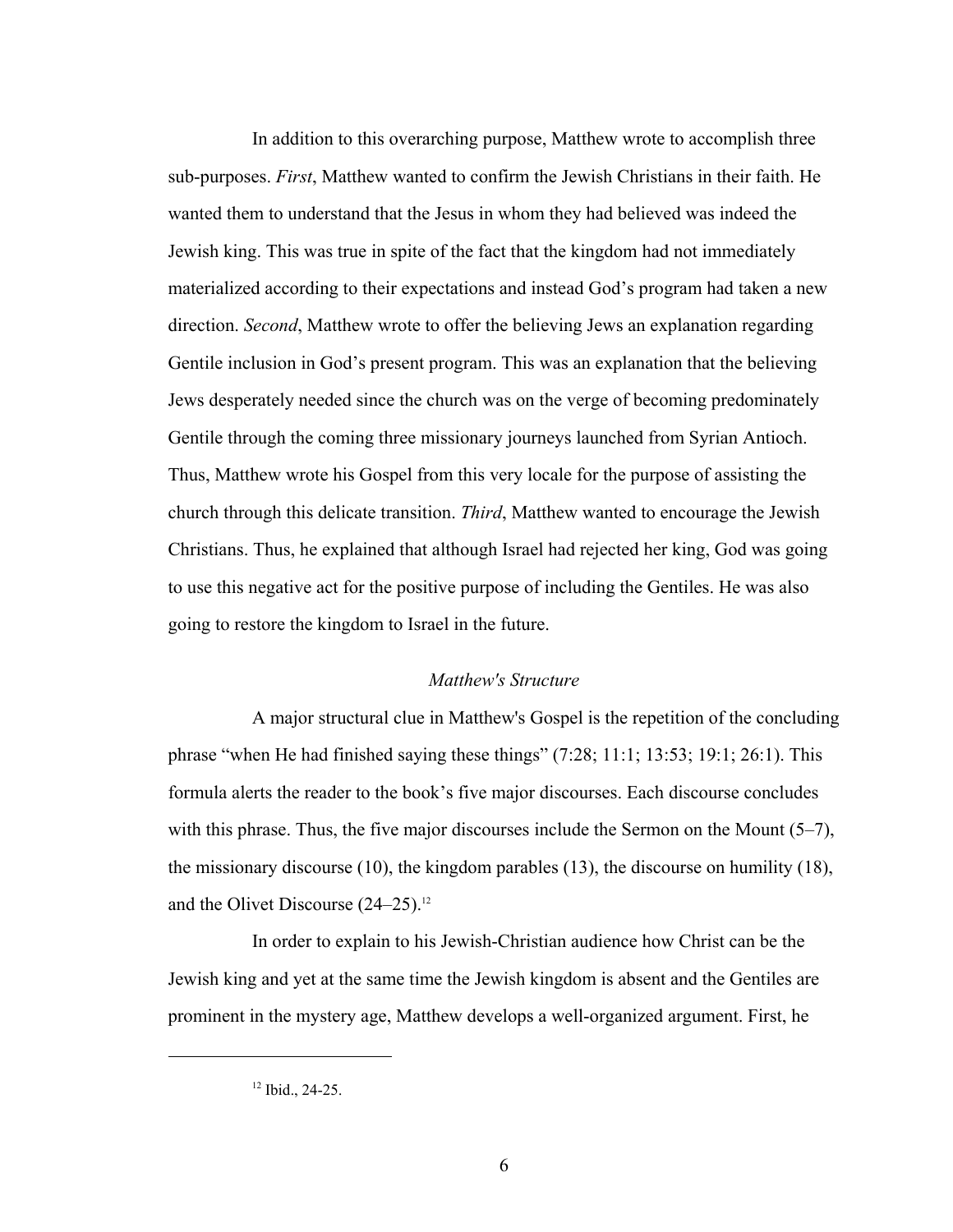establishes Christ's messianic identity and traces Christ's offer of the kingdom to Israel  $(1–10)$ . Second, he shows the nation's rejection of this offer  $(11–12; 20:29–23:39)$ . Third, he explains God's inclusion of the Gentiles in the mystery age during the kingdom's absence and postponement  $(13:1-20:28)$ . Matthew then develops the final part of his argument. Although the kingdom has been postponed in the present, it will be re-offered to and accepted by the nation in the future. Although he has alluded to this restoration earlier (17:1-13; 19:28; 20:20-28), Matthew most clearly develops the idea of the kingdom's restoration to Israel in his fifth and final discourse section known as the Olivet Discourse (24–25).13 Matthew's Jewish audience would have been familiar with Old Testament Scripture predicting Israel's conversion as a result of the Great Tribulation (Jer 30:7; Dan 9:24-27). The Olivet Discourse is simply an amplification of these prophecies (24:15). Matthew includes this final phase of his argument in order to give his Jewish readers hope that present Gentile prominence in the mystery age does not mean that God has forsaken His covenant promises to His chosen nation.

## **Matthew 6:9-13**

Now that the Matthew's over-all purpose and argument have been presented thereby giving us a context for the "Lord's Prayer," we are now in a position to properly analyze Matthew 6:9-13. As discussed earlier, many evangelicals believe that Christ inaugurated the kingdom in spiritual form during His First Advent. One way of showing the implausibility of this proposition is by exploring the true meaning of the so called "Lord's Prayer" found in Matthew 6:9-13. These verses say:

> Our Father who is in heaven, Hallowed be Your name. Your kingdom come. Your will be done, On earth as it is in heaven. Give us this day our daily bread. And forgive us our debts, as we

<sup>&</sup>lt;sup>13</sup> Ibid., 265-66.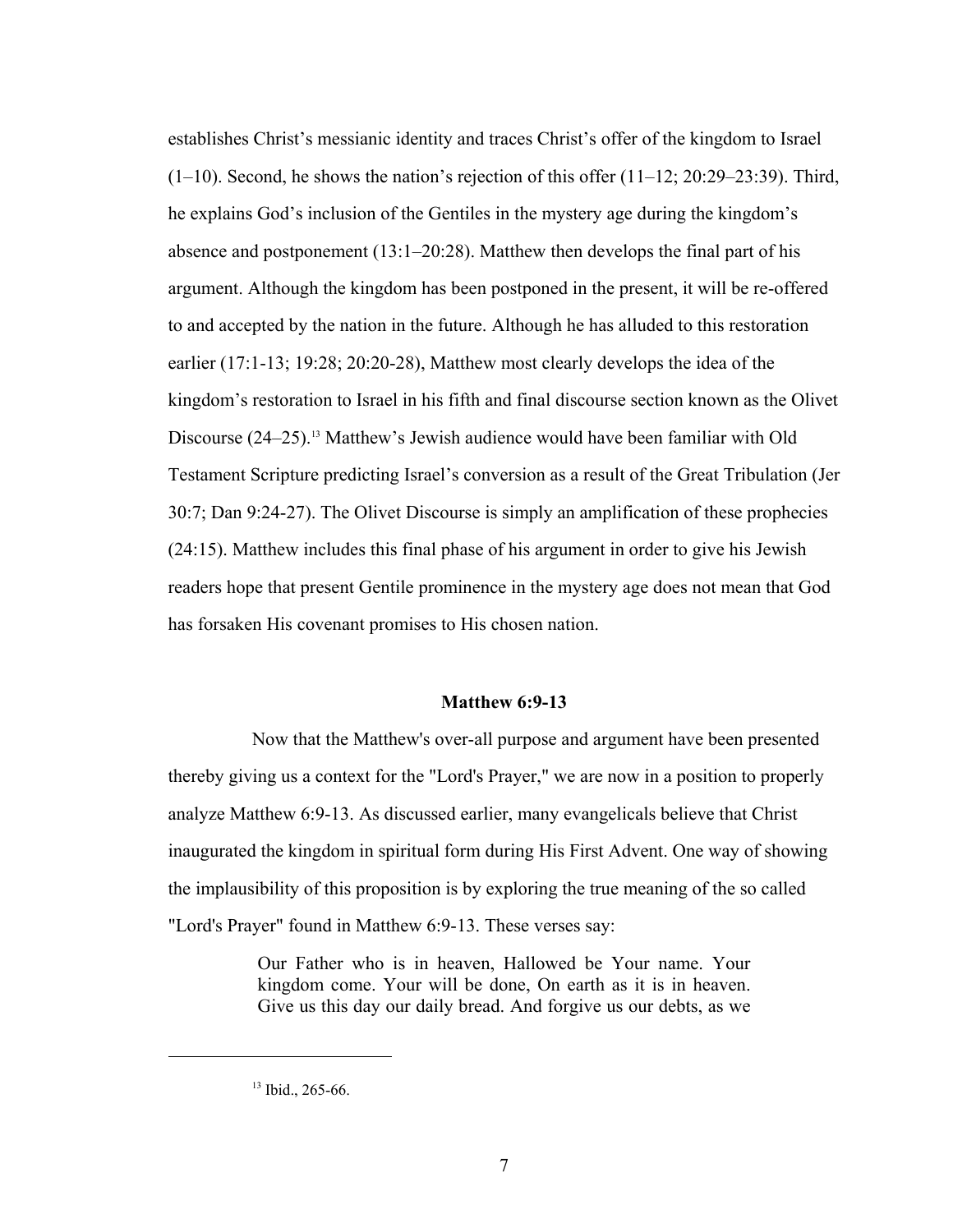also have forgiven our debtors. And do not lead us into temptation, but deliver us from evil (NASB).

"The Lord's Prayer" is probably the wrong designation for these verses. Ironside explains, "Jesus Himself could not pray for it, for it includes a request for forgiveness of sins, and He was ever the Sinless One."14 This prayer is more appropriately entitled "the Disciples' Prayer" since Christ was here teaching His disciples how to pray. The area of Scripture more appropriately entitled the "Lord's Prayer" is found in Christ's own high priestly prayer of John 17. The "Disciples' Prayer" is often misconstrued and misunderstood in modern evangelicalism. Many seek to organize it according to the pneumonic device "A-C-T-S." "A" stands for "adoration" as in adoration of God. "C" stands for "confession" as in personal confession of sins. "T" stands for "thanksgiving" as in thanking God for His work and provision in our lives. "S" stands for "supplication" as in asking God to supply our needs.

In actuality, this prayer is all about the kingdom.15 Toussaint explains, "The sample prayer, it can be concluded, is given in the context of the coming kingdom. The first three requests are petitions for the coming of the kingdom. The last three are for the needs of the disciples in the interim preceding the establishment of the kingdom."16 If Matthew 6:9-13 is in actuality a model prayer for the disciples consisting of three requests for the kingdom to come and three additional requests for their temporal needs to be met prior to the kingdom's establishment, then it becomes obvious that the Lord did not establish the kingdom at His First Advent. Otherwise, the "Disciples' Prayer" becomes nonsensical. After all, why pray for the coming of the kingdom and make additional requests until its establishment if the kingdom were already a present reality?

<sup>&</sup>lt;sup>14</sup> Henry Allen Ironside, *Expository Notes on the Gospel of Mattthew* (New York: Loizeaux, 1948), 63.

<sup>15</sup> Toussaint, *Behold the King*, 107-112.

<sup>&</sup>lt;sup>16</sup> Ibid., 112.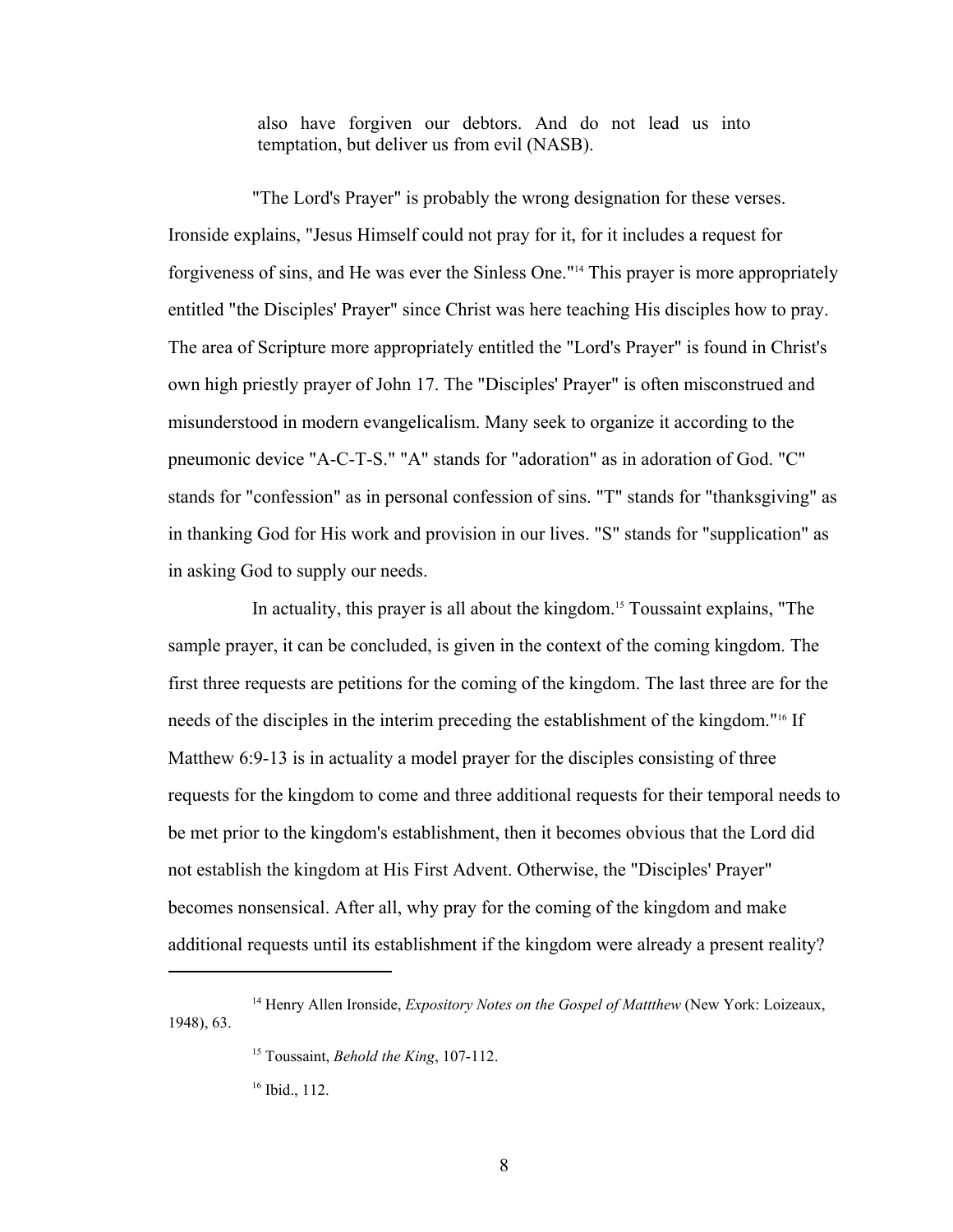### *Three Requests Petitioning the Coming of the Kingdom*

Matthew 6:9-10 can best be understood as three requests that petition the Father to bring to earth the long-awaited kingdom.

#### **Hallowed be Your Name**

*First*, Matthew 6:9b says, "Hallowed be Your name." "To hallow" means to honor, respect, revere, or treat as holy or sacred. The Greek word *onoma* translated "name" refers to a specific person or an individual. Thus, Christ is here teaching His disciples to pray for the coming of the time in history when God's name will be universally revered and respected by humanity. The Old Testament, from which Matthew's Gospel draws so heavily , explains that God's name will be honored in the coming kingdom. Isaiah 29:23 says, "But when he sees his children, the work of My hands, in his midst, They will sanctify *My name*; Indeed, they will sanctify the Holy One of Jacob And will stand in awe of the God of Israel" (italics added). According to Ezekiel 36:23, "'I will vindicate the holiness of *My great name* which has been profaned among the nations, which you have profaned in their midst. Then the nations will know that I am the LORD,' declares the Lord GOD, 'when I prove Myself holy among you in their sight'" (italics added). By instructing His disciples to pray for a coming age in which the Father's name would be revered, He was instructing them to pray for the kingdom to come.

#### **Your Kingdom Come**

*Second*, Matthew 6:10a says, "Your kingdom come." The fact that the word "kingdom" in this expression "Your kingdom come" is given no detailed explanation must mean that Christ is drawing upon information already revealed about the kingdom in the Old Testament. Thus, He is teaching His disciples to pray for the arrival of what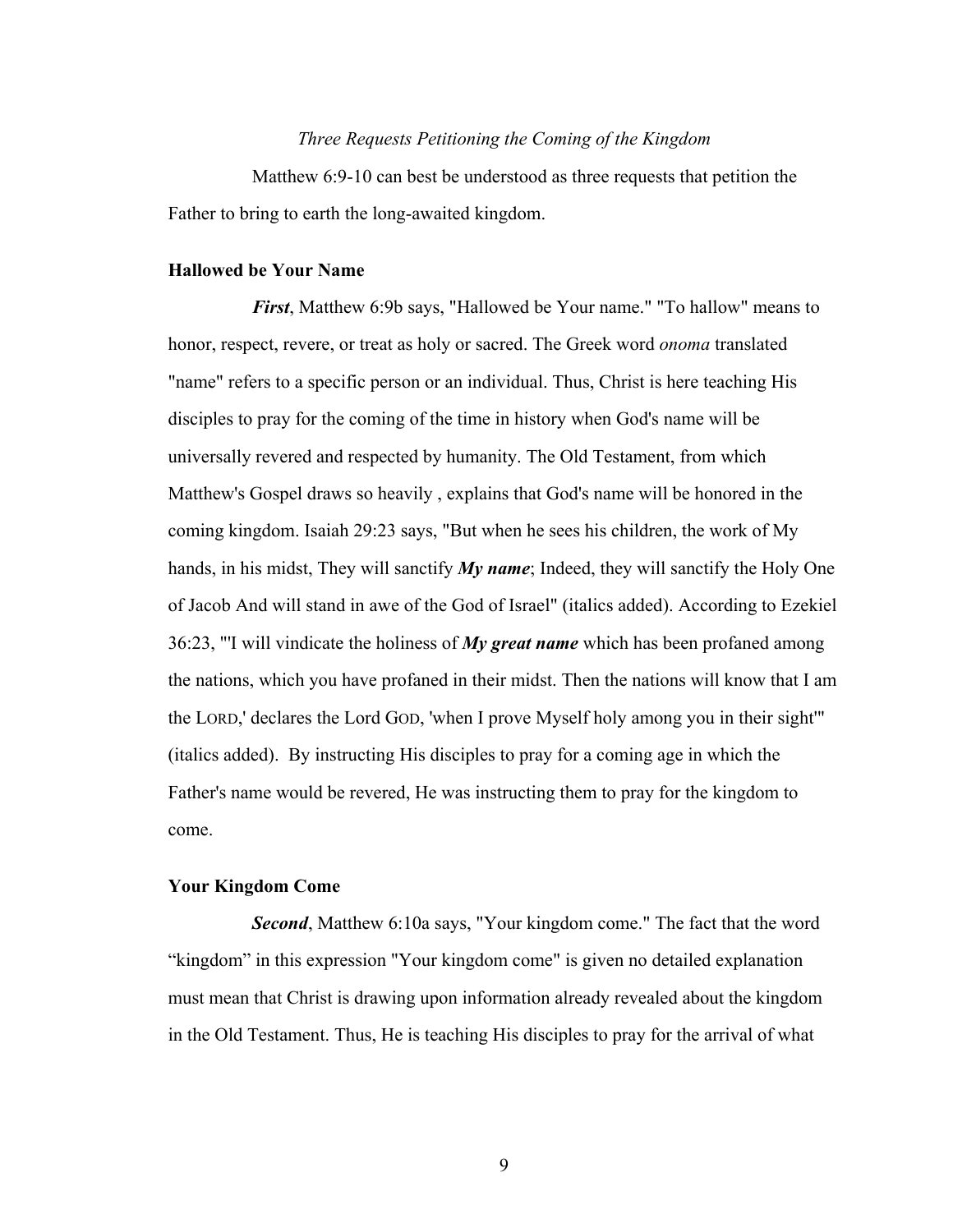the Old Testament reveals concerning the kingdom.17 The Old Testament answers both the "what" and "when" question concerning the kingdom.

The Old Testament consistently depicts the kingdom in earthly, terrestrial terms. While it would take multiple volumes to adequately portray all that the Old Testament prophets revealed concerning the coming kingdom,<sup>18</sup> a few predictions from the prophet Isaiah will suffice. According to Isaiah 2:1b-4:

> Now it will come about that In the last days The mountain of the house of the LORD Will be established as the chief of the mountains, And will be raised above the hills; And all the nations will stream to it. And many peoples will come and say, "Come, let us go up to the mountain of the LORD, To the house of the God of Jacob; That He may teach us concerning His ways And that we may walk in His paths." For the law will go forth from Zion, And the word of the LORD from Jerusalem. And He will judge between the nations, And will render decisions for many peoples; And they will hammer their swords into plowshares and their spears into pruning hooks. Nation will not lift up sword against nation, And never again will they learn war.

Isaiah 11:6-9 similarly says:

And the wolf will dwell with the lamb, And the leopard will lie down with the young goat, And the calf and the young lion and the fatling together; And a little boy will lead them. Also the cow and the bear will graze, Their young will lie down together, And the lion will eat straw like the ox. The nursing child will play by the hole of the cobra, And the weaned child will put his hand on the viper's den. They will not hurt or destroy in all My holy mountain, For the earth will be full of the knowledge of the LORD As the waters cover the sea.

Isaiah 65:17-25 echoes:

<sup>17</sup> George N. H. Peters, *The Theocratic Kingdom*, (New York: Funk & Wagnalls, 1884; reprint, Grand Rapids: Kregel, 1952), 1:195.

<sup>18</sup> For example, see J. Dwight Pentecost, *Things to Come: A Study in Biblical Eschatology* (Findlay, OH: Dunham, 1958; reprint, Grand Rapids, Zondervan, 1964), 481-90.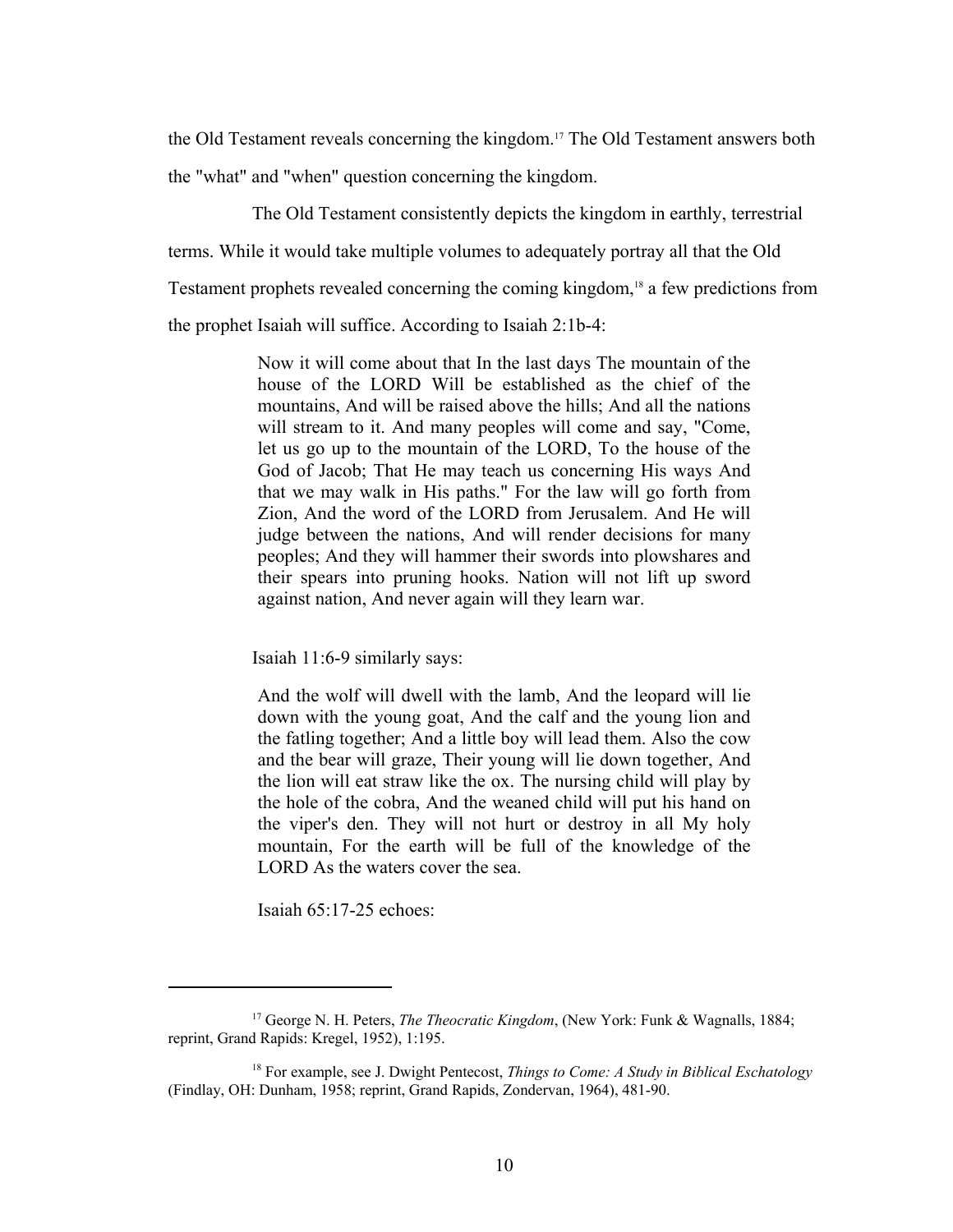For behold, I create new heavens and a new earth; And the former shall not be remembered or come to mind. But be glad and rejoice forever in what I create; For behold, I create Jerusalem *as* a rejoicing, And her people a joy. I will rejoice in Jerusalem, And joy in My people; The voice of weeping shall no longer be heard in her, Nor the voice of crying. No more shall an infant from there *live but a few* days, Nor an old man who has not fulfilled his days; For the child shall die one hundred years old, But the sinner *being* one hundred years old shall be accursed. They shall build houses and inhabit *them;* They shall plant vineyards and eat their fruit. They shall not build and another inhabit; They shall not plant and another eat; For as the days of a tree, *so shall be* the days of My people, And My elect shall long enjoy the work of their hands. They shall not labor in vain, Nor bring forth children for trouble; For they *shall be* the descendants of the blessed of the LORD, And their offspring with them. It shall come to pass That before they call, I will answer; And while they are still speaking, I will hear. The wolf and the lamb shall feed together, The lion shall eat straw like the ox, And dust *shall be* the serpent's food. They shall not hurt nor destroy in all My holy mountain

According to these wonderful predictions, when the messianic kingdom materializes, Jerusalem will be the center of world spiritual and political authority. This authority will result in perfect justice, world peace, cessation of conflict with and among the animal kingdom, economic freedom, elongated life spans, instantaneous answers to prayer, and universal, spiritual knowledge. These glorious conditions await a future Jewish generation's enthronement of the king of God's own choosing (Deut. 17:15). Such enthronement will make Israel enjoyer and possessor of all that is promised in Israel's covenants. As these covenantal blessings come upon Israel in that future day, the entire world will be blessed as well (Rom. 11:12, 15).

The Old Testament not only depicts *what* the kingdom will be like once it comes, it also explains *when* to expect its arrival. This Babylonian Captivity initiated a dark time in Jewish history known as the "Times of the Gentiles" (Luke 21:24; Rev. 11:2). This era is defined as the period of time when the nation no longer has a Davidic king reigning on David's Throne. During this period, Judah would be trampled down by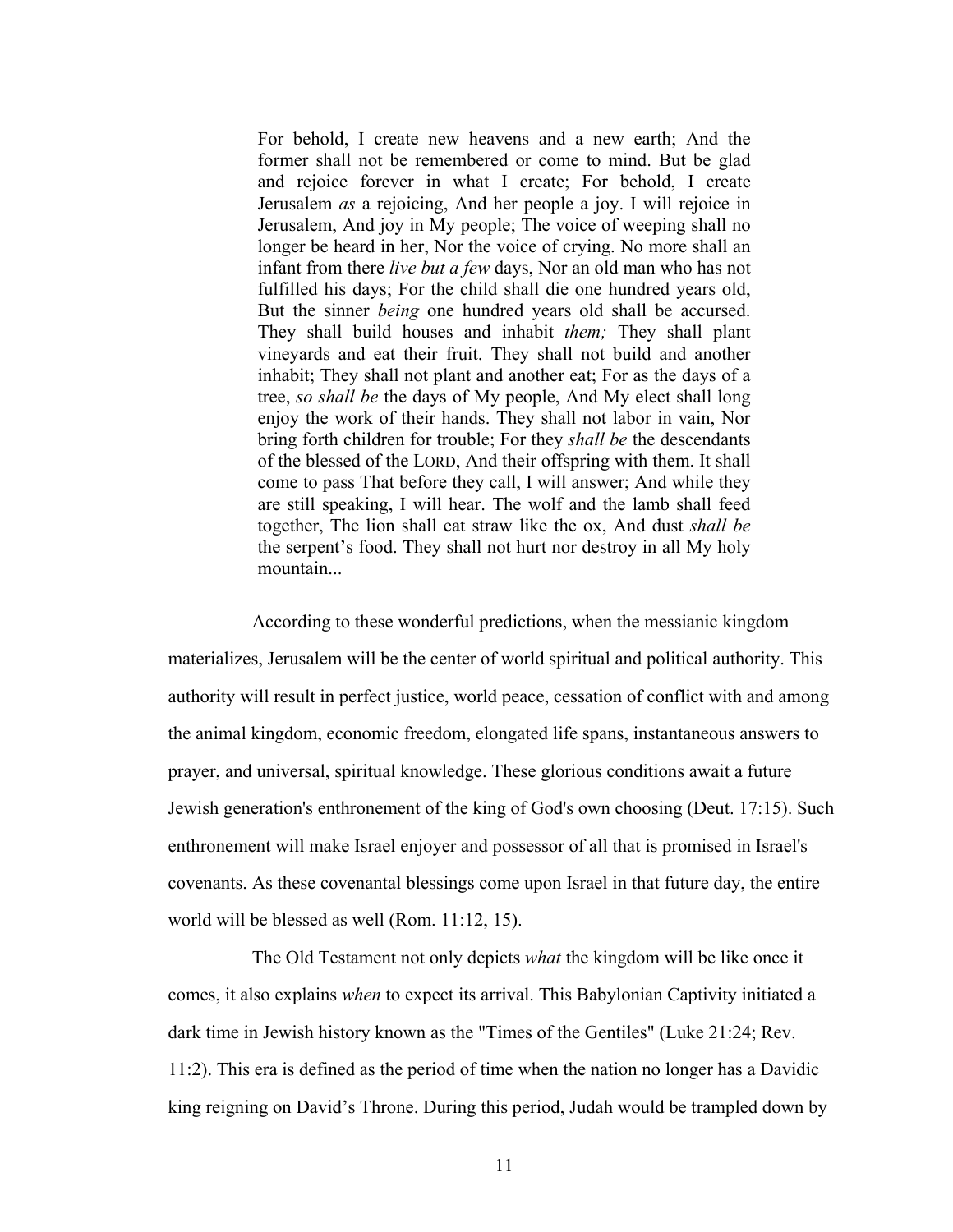various Gentile powers. These powers include Babylon (605–539 B.C.), Medo-Persia (539–331 B.C.), Greece (331–63 B.C.), Rome (63 B.C.–A.D. 70), as well as the future, revived Roman Empire of the Antichrist (sometimes called "Rome Phase II"). Nebuchadnezzar, in a dream, saw this time period symbolized by a beautiful, dazzling statue. Each part of the statue represents a different Gentile power (Dan. 2). In his dream, Daniel saw the same period of time in the form of four grotesque beasts. Each beast pictured a different Gentile power (Dan. 7). To Nebuchadnezzar, who was the king of Babylon or the first Gentile power to trample down Judah, this period appeared beautiful. This perspective explains why Nebuchadnezzar perceived this era in the form of an attractive statue. To Daniel, a Jew, whose people would be trampled down by these Gentile powers, this period was dismal. This perspective explains why he saw the Times of the Gentiles as represented by various ferocious beasts.

When Nebuchadnezzar of Babylon destroyed Jerusalem and the Solomonic temple and took Judah away into captivity (2 Kgs. 25; Ezek. 33:21), the earthly theocracy terminated. In other words, God governed the nation indirectly through various Davidic kings until the deposing of Zedekiah, who was the last of the Davidic dynasty to reign from David's Throne. This termination of the earthly theocracy was signified through the departure of God's *shekinah* glory from the temple (Ezek. 10:4, 18-19; 11:23).19 Thus, the Times of the Gentiles, which began with Nebuchadnezzar's deposing of Zedekiah and the Babylonian Captivity in 586 B.C., are marked by the following three characteristics: the termination of the earthly theocracy, the lack of a Davidic king reigning on David's Throne in Jerusalem, and Judah being trampled underfoot by a successive array of Gentile powers. The Times of the Gentiles will run their course and will eventually conclude with restoration of a rightful king reigning on David's Throne, and the return of

<sup>19</sup> Stanley D. Toussaint, "The Kingdom of God," in *Tim LaHaye Prophecy Study Bible*, ed. Tim LaHaye (Chattanooga, TN: AMG, 2001), 1134.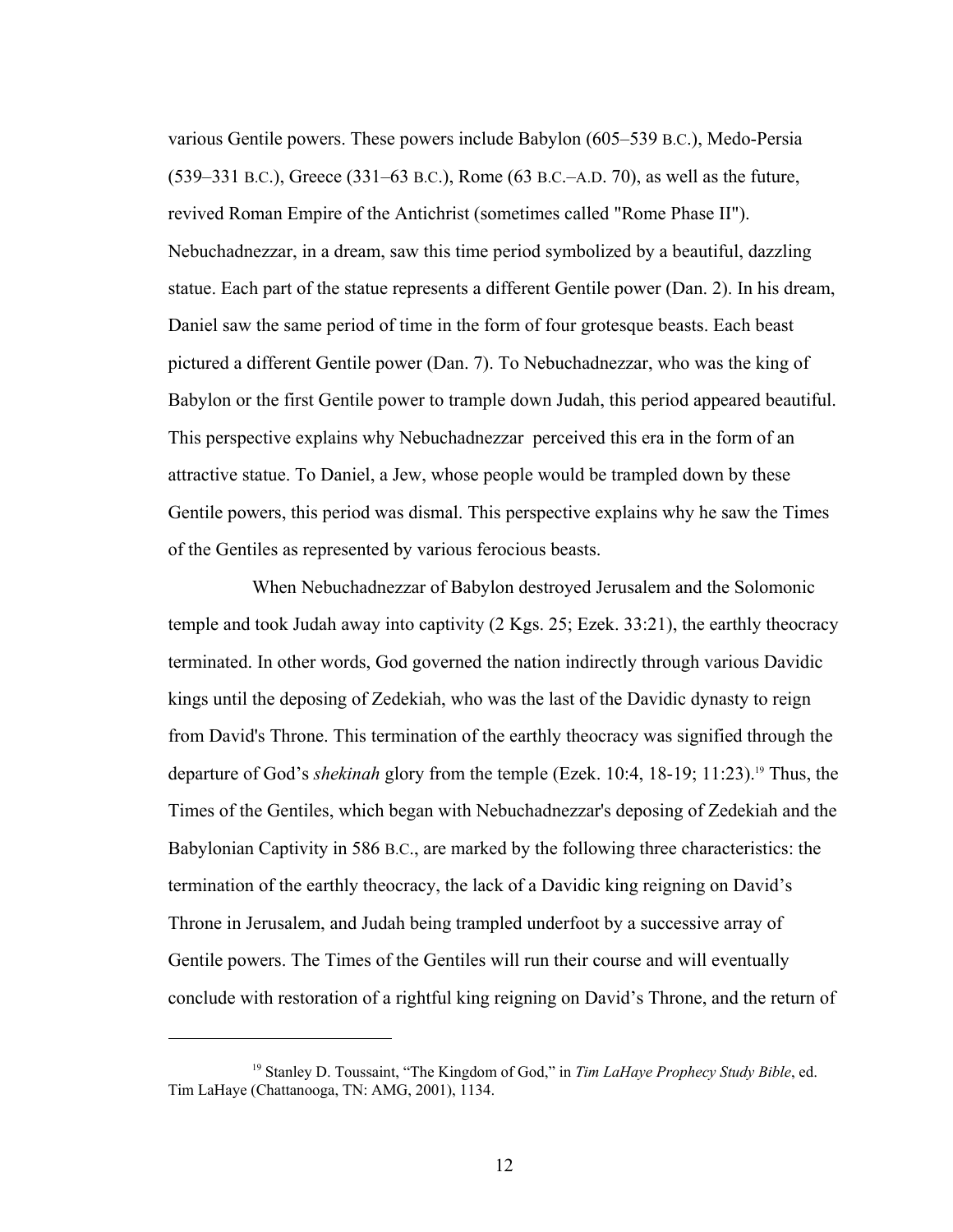the *shekinah* glory of God to the Millennial temple (Ezek. 43:1-5). This difficult period will end with the return of Jesus Christ to rule and reign from David's Throne in Jerusalem (Dan. 2:34-35, 44-45; Matt. 25:31). While the Times of the Gentiles began with Nebuchadnezzar's deposing of Zedekiah, it will be terminated at the return and enthronement of Christ thus inaugurating the long-awaited messianic kingdom.

Thus, only after the final kingdom of man (the revived Roman Empire of the Antichrist) has been terminated by Christ, will the Davidic kingdom then be established on earth (Dan. 2:34-35; 43-45; 7:23-27). This fact alone should deter interpreters from finding a premature manifestation of the kingdom in the present Church Age. Unfortunately, "kingdom now" theologians ignore this chronology by arguing for a present, spiritual form of the kingdom, despite the fact that the kingdoms of man have not yet run their course, the Antichrist and his kingdom have not yet been overthrown, and the Second Advent has not yet occurred. This Danielic chronology causes Unger to conclude:

...Daniel *neither* in the image prophecy of chapter 2 *nor* in the beast prophecy of chapter 7 *deals with the present age of the calling out of the church*, the period during which Israel is temporarily in national rejection...Daniel was given the prophetic vision of Rome up to the time of Christ's death (the two legs). The vision resumed with *the resumption of the divine dealing* with national Israel (after the completion of the church at the rapture) during the period between glorification of the church and the establishment of the Kingdom over Israel (Acts 1:6). Hence, the iron kingdom with its feet of iron and clay (cf. 3:33-35, 40, 44) and the nondescript beast of 7:7-8 envision not only Gentile power (1) as it was at the first advent, but (2) also the form in which it will exist *after the church period*, when God will resume His dealing with the *nation* Israel. How futile for conservative scholars to ignore that fact and to seek to find literal fulfillment of those prophecies in history or in the church, when those predictions refer to events yet future and have no application whatever to the church.20

<sup>20</sup> Merill F. Unger, *Unger's Commentary on the Old Testament* (Chicago: Moody, 1981; reprint, Chatanooga, TN: AMG, 2002), 1643.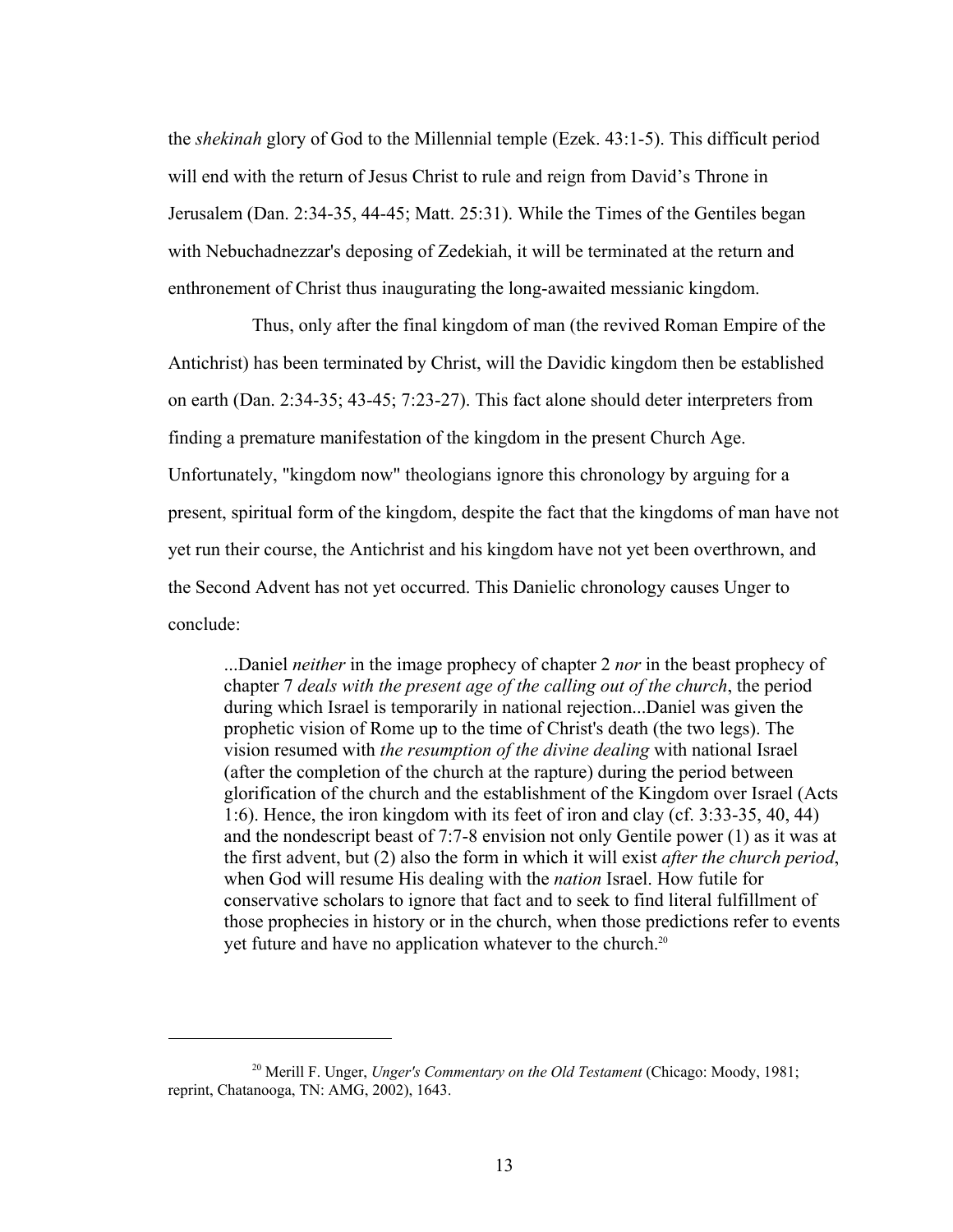Thus, when Christ uses the word "kingdom" in Matthew 6:9, it must be understood according to this preceding rich Old Testament heritage and history, which explains not only *what* the kingdom is but *when* it will arrive. Consequently, Toussaint criticizes "...those who with Platonic concepts subjectively spiritualize the future aspect of the kingdom of God in Christ's teaching."21 Moreover, the kingdom here is obviously a future reality since Christ is instructing His disciples to pray for its arrival. It is absurd for someone to ask for something that he already possesses. Glasscock explains why the kingdom in the Christ's day remained a future reality:

> It should be remembered that Jesus was teaching His disciples how to pray, and the petitioning for God to bring about His kingdom certainly indicates that the world in which we live is not yet under His rule. Jesus introduced the kingdom at His appearing (cf. Matthew 4:17) but was rejected by His own people who chose to have Caesar as their king (John 19:15). He was not declaring that the kingdom would come in the hearts of His servants but that it would exercise dominion over the whole earth (*ge*). Thus, even though He was the Messiah and brought the promise of the kingdom to the nation, the kingdom is still expressed in eschatological terms, "let it come," because it is not yet realized in human history since the Messiah was rejected and killed.<sup>22</sup>

## **Your Will Be Done, On Earth As It Is In Heaven**

*Third*, Matthew 6:10b says, "Your will be done, On earth as it is in heaven." God's rule in heaven goes unchallenged. There, His decrees are never second-guessed. Here, Christ instructs His disciples to pray that the unchallenged rule that the Father enjoys in heaven would one day become an earthly reality. In other words, Matthew 6:10b "...is an appeal for God's sovereignty to be absolutely manifested on earth."23 Such

<u>.</u>

<sup>21</sup> Toussaint, *Behold the King*, 108.

<sup>&</sup>lt;sup>22</sup> Ed Glasscock, *Matthew*, Moody Gospel Commentary (Chicago: Moody, 1997), 147.

<sup>23</sup> Toussaint, *Behold the King*, 110.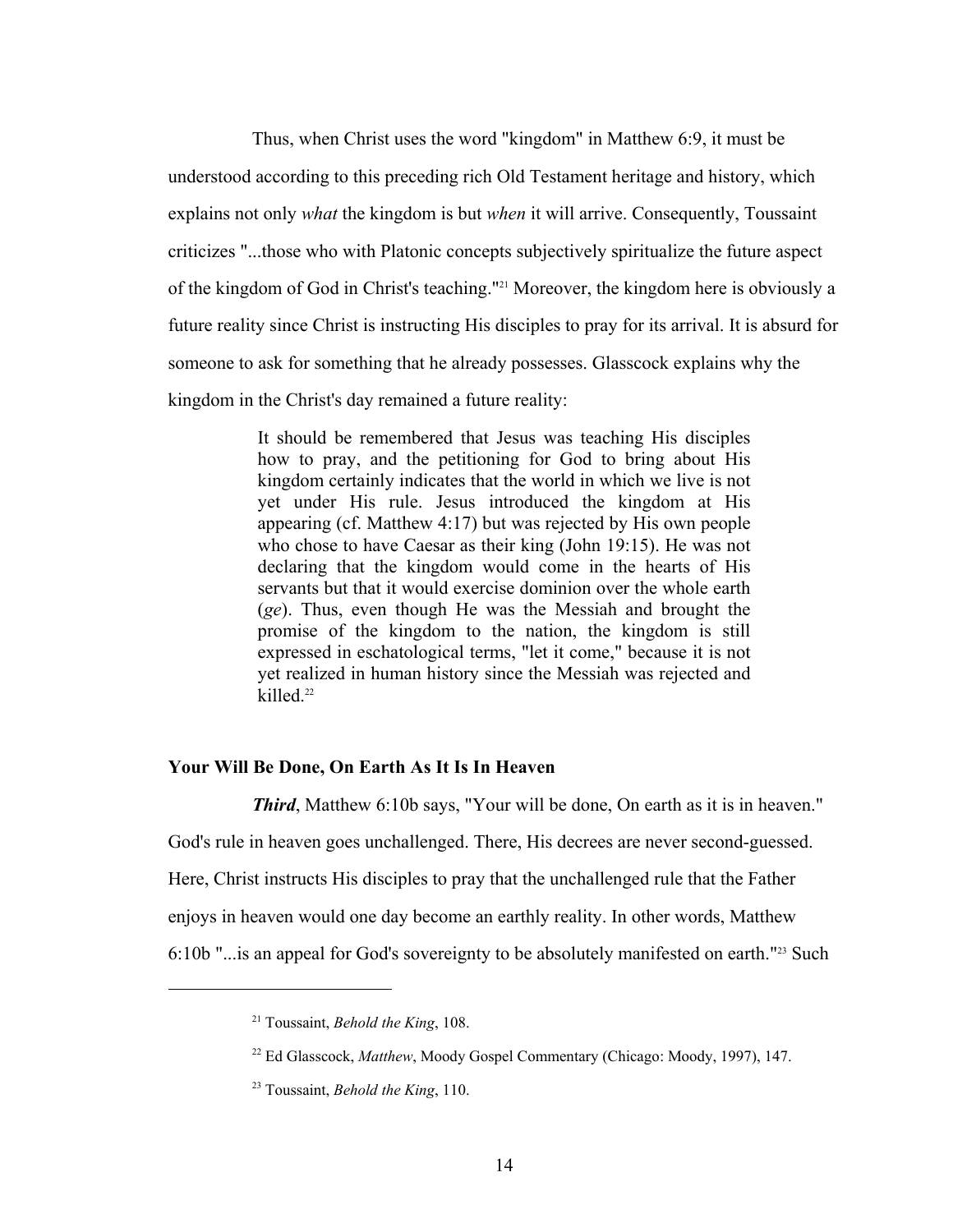a request for the establishment of the sovereignty of God on earth is in essence a prayer for the earthly materializing of God's kingdom. Notice how Daniel connects this "God of heaven" with His coming kingdom: "In the days of those kings the *God of heaven* will set up a *kingdom* which will never be destroyed..." (Dan. 2:44). Matthew 6:10b is in actuality a request for the fulfillment of Daniel 2:44 where that God's heavenly sovereignty will one day become an earthly reality. In sum, the first three clauses found in the "Disciples' Prayer" (the requests for God's name to be revered, the kingdom to come, and the sovereign will of God to be done on the earth) are in reality requests for the arrival of the yet future kingdom.

#### *Three Requests Related to Temporal Needs*

Previously, we observed that the first three clauses (Matt. 6:9-10) found in the "Disciples Prayer" (the requests for God's name to be revered, the kingdom to come, and the sovereign will of God to be done on the earth) are in reality requests for the yet future kingdom. Similarly, Matthew 6:11-13 can best be understood as three requests that petition the Father to meet the temporal needs of Christ's disciples in the era leading up to the kingdom's establishment while the kingdom remains in a state of postponement. Walvoord notes, "In verse 11, the petitions are changed to the first person relating to human need.<sup>"24</sup>

#### **Give Us This Day Our Daily Bread**

 $\overline{a}$ 

*First*, Matthew 6:11 says, "Give us this day our daily bread." Here, "bread" is most likely used as a figure of speech known as a *synecdoche* (where a part is used to represent the whole) to represent general nourishment. According to Glasscock, "'Bread' was most likely used figuratively for food in general (Gen.  $3:19$ )."<sup>25</sup> The kingdom will be

<sup>24</sup> John Walvoord, *Matthew* (Chicago: Moody, 1974), 53.

<sup>25</sup> Glasscock, *Matthew*, 148.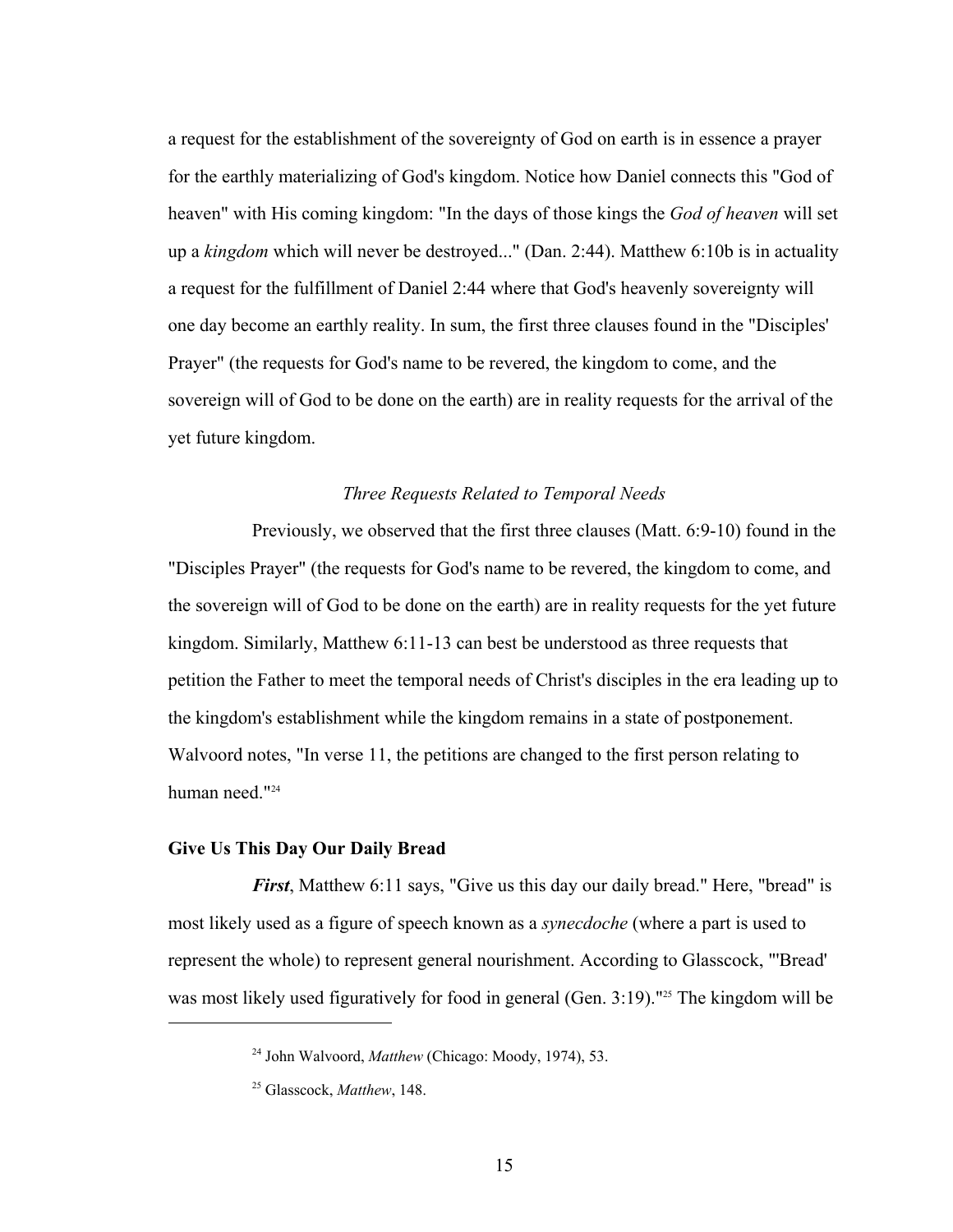a time of great agricultural prosperity resulting in no more starvation or food shortage. Amos 9:13 says, "'Behold, days are coming,' declares the LORD, 'When the plowman will overtake the reaper And the treader of grapes him who sows seed; When the mountains will drip sweet wine..."" Isaiah 65:21-22a similarly notes, "They will build houses and inhabit *them*; They will also plant vineyards and eat their fruit. They will not build and another inhabit, They will not plant and another eat." Zechariah 8:12 similarly predicts, "For *there will be* peace for the seed: the vine will yield its fruit, the land will yield its produce and the heavens will give their dew; and I will cause the remnant of this people to inherit all these *things*."

Until this time of agricultural prosperity in the kingdom age comes, food shortages will continue to be a reality for humanity. Thus, it is appropriate for Christ to instruct His disciples to pray for their daily provision until this specific request becomes unnecessary after the kingdom comes. During the wilderness wanderings, God miraculously and physically provided for the nation of Israel through the daily provision of *manna*. This provision continued until the nation entered Canaan – the land "flowing with milk and honey" (Exod. 16:14-36; Josh. 5:11-12). At that point, daily provision of *manna* was no longer required since the prosperity of the land economically sustained the nation. Similarly, God must supply the daily needs of His disciples until every physical need is abundantly met once the agricultural prosperity of the kingdom age becomes an earthly reality. Hence, Christ instructs His disciples to pray for their daily sustenance during the kingdom's absence.

### **And Forgive Us Our Debts, As We Also Have Forgiven Our Debtors**

*Second*, Matthew 6:12 says, "And forgive us our debts, as we also have forgiven our debtors." Here, Christ instructs His disciples to seek spiritual provision when they sin and fall out of fellowship with the Father. Toussaint explains, "Judicial forgiveness is not in view (Acts 10:43) but fellowship (1 John 1:5-9). It is impossible for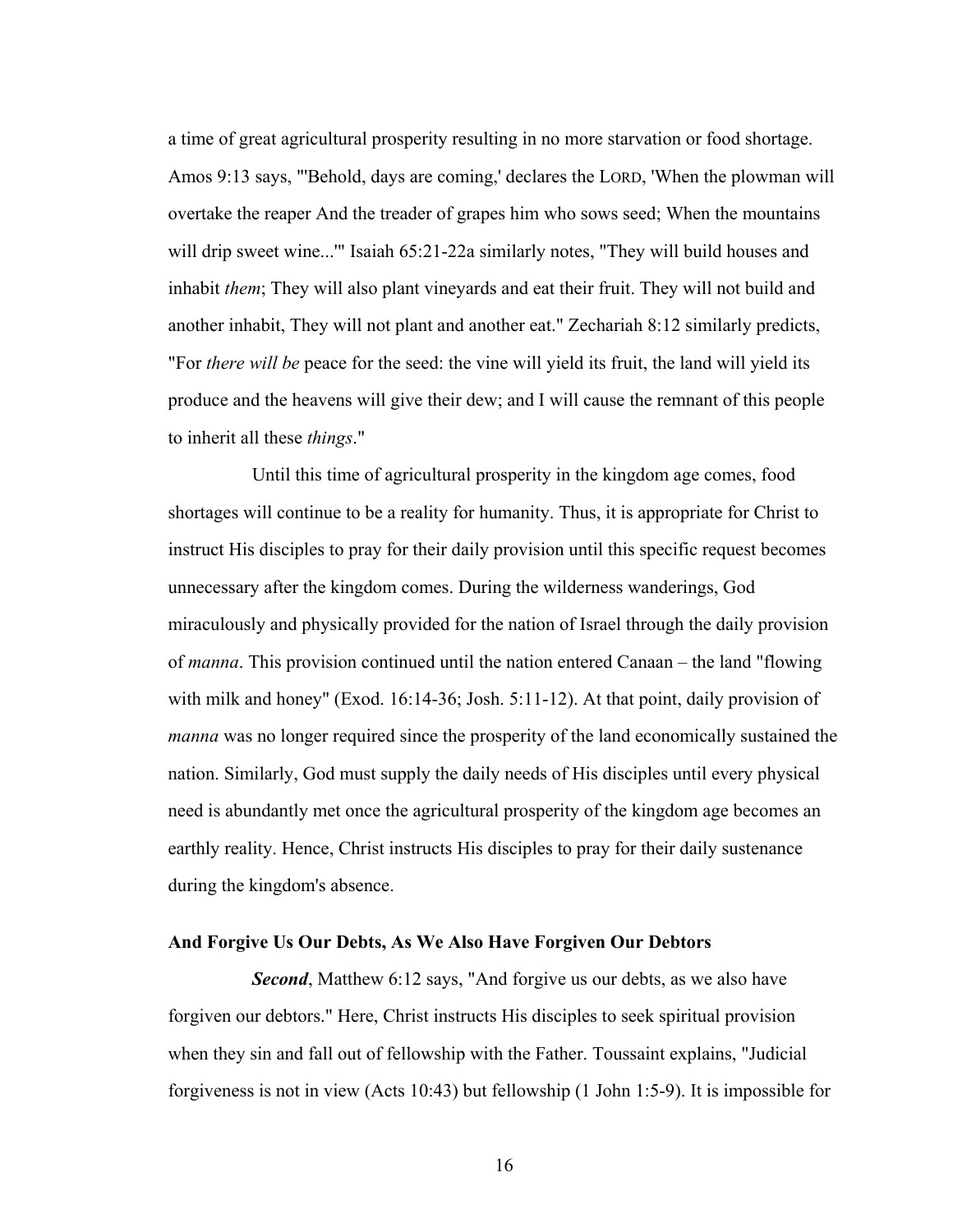one to be in fellowship with God as long as he harbors ill will in his heart."26 Walvoord also explains, "The Christian already forgiven judicially should not expect restoration in the family unless he, himself, is forgiving."27 Glasscock similarly notes:

> It is not likely here that the issue of forgiveness is referring to initial redemptive forgiveness (for salvation) but the forgiveness for offense against the Father in the perpetual daily life situation (for fellowship). There is no salvific passage that requires the one being saved to perform any act, such as forgiving others, in order to gain forgiveness. The overwhelming testimony of Scripture is that salvation from eternal torment is a free gift not granted on the basis of any act (Eph. 2:8-9; Titus 3:5; Rom. 4:5; etc.).<sup>28</sup>

When Christ comes to establish His kingdom, His disciples will be resurrected and thus in bodies with no capacity for sin (Dan. 12:2; Rev. 20:4-5). However, in the meantime, while still in mortal bodies, followers of Christ still retain a propensity for sin and thus can still fall out of fellowship with the Father. Consequently, they need spiritual provision to maintain or to restore fellowship with God. Therefore, Christ explains this interim spiritual provision in Matthew 6:12.

## **And Do Not Lead Us Into Temptation**

*Third*, Matthew 6:13 says, "And do not lead us into temptation, but deliver us from evil." Glasscock notes, "...and the object from which we are to seek deliverance is evil. More literally it should be understood as 'the Evil One.'...The petition of the model prayer, then, is for God to allow us to undergo the testing but to be rescued from the snare of the Evil One, the Devil."29 The kingdom represents a time in history when Satan will be incarcerated (Rev. 20:2-3). With the kingdom absent in the present age, Satan remains

<sup>26</sup> Toussaint, *Behold the King*, 111.

 $27$  Walvoord, 53.

<sup>&</sup>lt;sup>28</sup> Glasscock, 148-49.

<sup>29</sup> Ibid., 150.